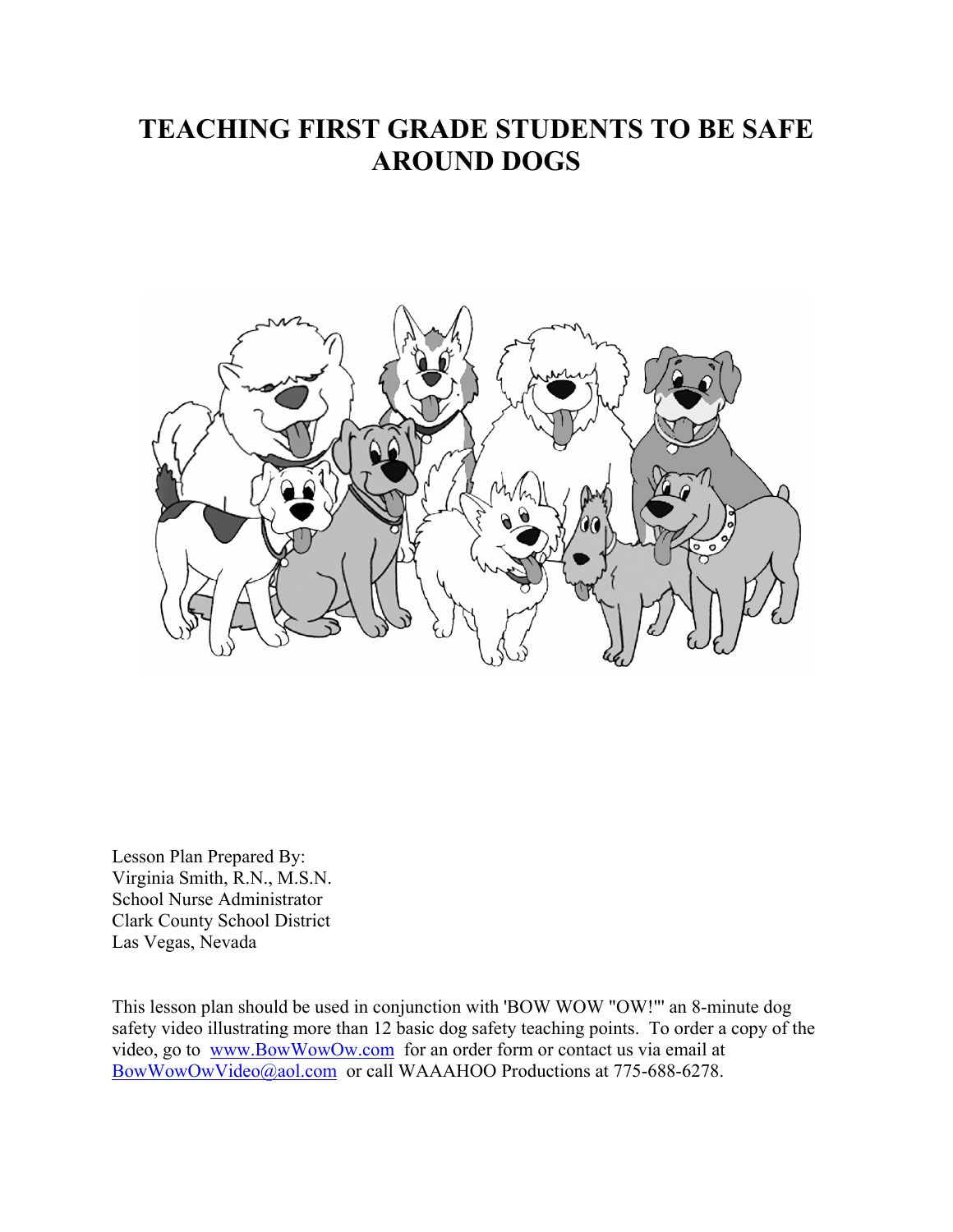### DOG SAFETY PRESENTATION **FOR FIRST GRADE STUDENTS**

**Purpose of this instruction**: There are hundreds of dog and cat bites investigated each year by animal control agencies. The Health Department hopes many of these bites can be prevented. Our purpose today is to give you some information that will help keep you safe and hopefully prevent a dog from biting you.

**Goal**: Sometimes a policeman gives you safety rules, like look both ways before you cross the street. This prevents you from getting hit by a car. I want to give you safety rules to keep you from getting bit by a dog. We are going to talk about:

- Why do dogs bite?
- How do you know if a dog is friendly?
- How do you avoid a bite?
- What do you do if a dog attacks or bites you?

**Materials:** You may want to bring a stuffed dog to the class to demonstrate certain points during your explanations or instructions.

#### **Why do dogs bite children?**

- 1. You are playing with them and they get excited and jump up on you. Since they don't have hands to pull at your clothes, they tug with their mouth, and may accidentally bite you. They might be playing with you and try to get the ball or chew toy away from you with their mouth and bite your hand.
- 2. Dogs believe they own things. Their dog dish and water dish belong to them. Their toys, blankets, balls, bones or chewies, belong to them. If we try to take these away, the dog may become protective and try to get them back. Remember, he uses his mouth to get things.
- 3. Dogs have a territory; it is the house and yard where they live. The dog could be left in the family car for a few minutes, too. When we visit a friend at his house, his dog may see us as an enemy. A dog will protect his owner and may bite anyone who gets close to his owner. The dog might also bite you if you get too close to him in his car because he thinks he is protecting the car. Dogs also protect everyone in the family.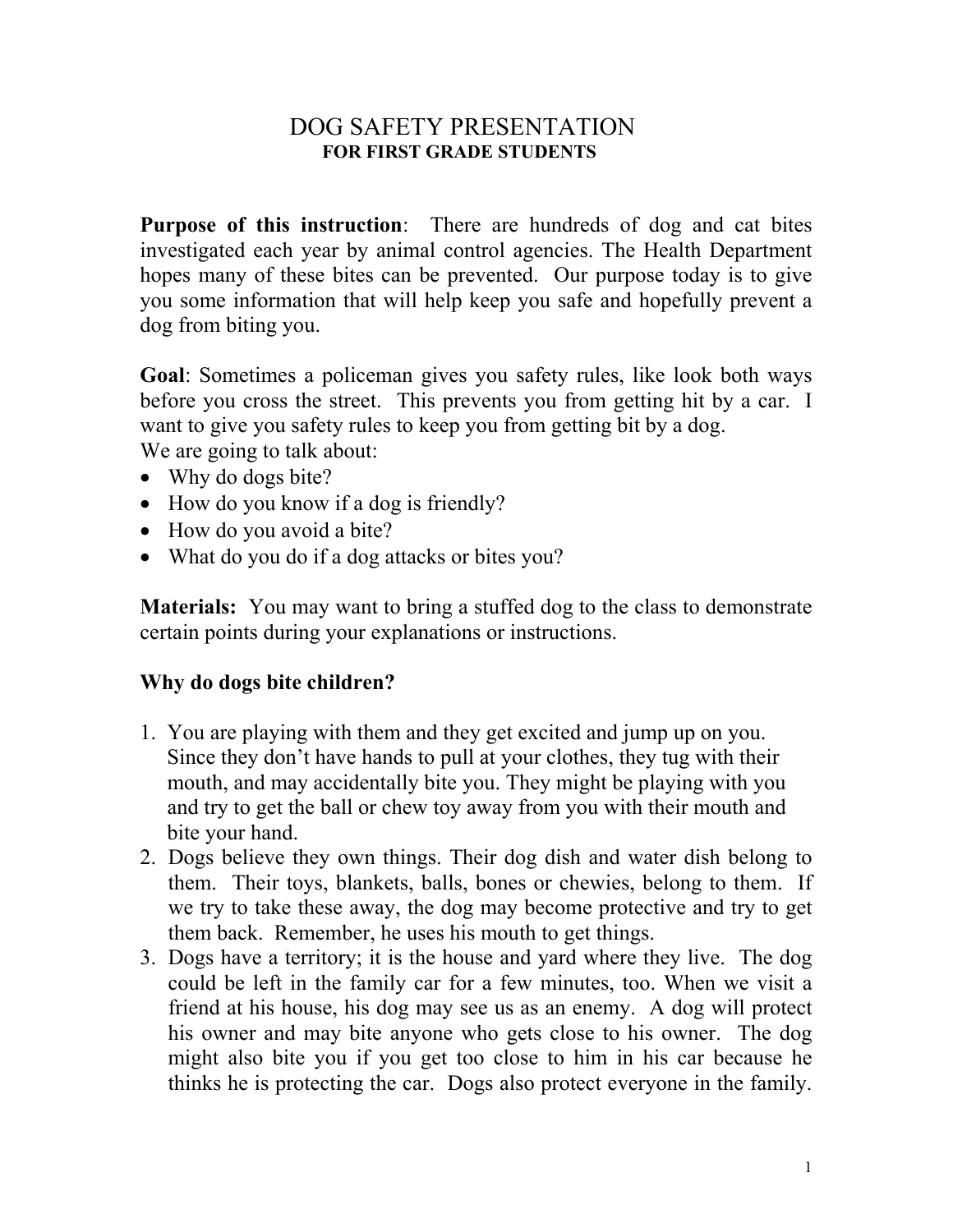If the dog thinks your sister is in danger because your daddy is playing with her, the dog could bite your daddy.

- 4. A mother dog will protect her puppies, just like your mother protects you. If a stranger gets too close to you, your mother holds you close. A mother dog may bite you if you get too close to her puppies.
- 5. A dog who doesn't feel well or is in pain will bite anyone because he is afraid you might make him hurt more if you touch him.
- 6. A dog who is frightened by a loud noise or quick movement may also bite. Most dogs will run under a bed or behind a chair/couch when it thunders. But, if you surprise a dog, he might jump at you and bite you.

# **Do you know how to understand a dog?**

- 1. Dogs bark to talk to us. They "speak" for food. They warn us by barking if someone comes to the door. They cry if they are hurt. They howl if they are lonely.
- 2. What does a wagging tail mean? Usually it means the dog is happy or excited. The tail held between the legs means they are worried or fearful. Dogs are more ready to bite when they are afraid and don't know you.
- 3. If the tail is held up and still, the dog is on-guard and may be getting ready to pounce. Do you know what it means if the dogs ears are low or high? If the dogs ears are straight up, they are at attention and you don't know what they might do? If the ears are hanging low, the dog is usually relaxed.
- 4. A dog showing his teeth could mean what? He is warning you. He may also growl or snap at you. He is not happy when he shows his teeth.
- 5. Have you seen the fur on the back of a dog stand up straight? This is another warning sign that the dog is not relaxed or happy.
- 6. Have you seen a dog lower himself to the floor and stare at you? He is getting into a position to jump at you. What if he rolls over and shows you his tummy? He is happy and he trusts you.

All of these body motions and sounds are ways that dogs communicate with us. We need to be very certain that we understand what the dog is trying to tell us. If we are not sure, we need to stay away from the dog.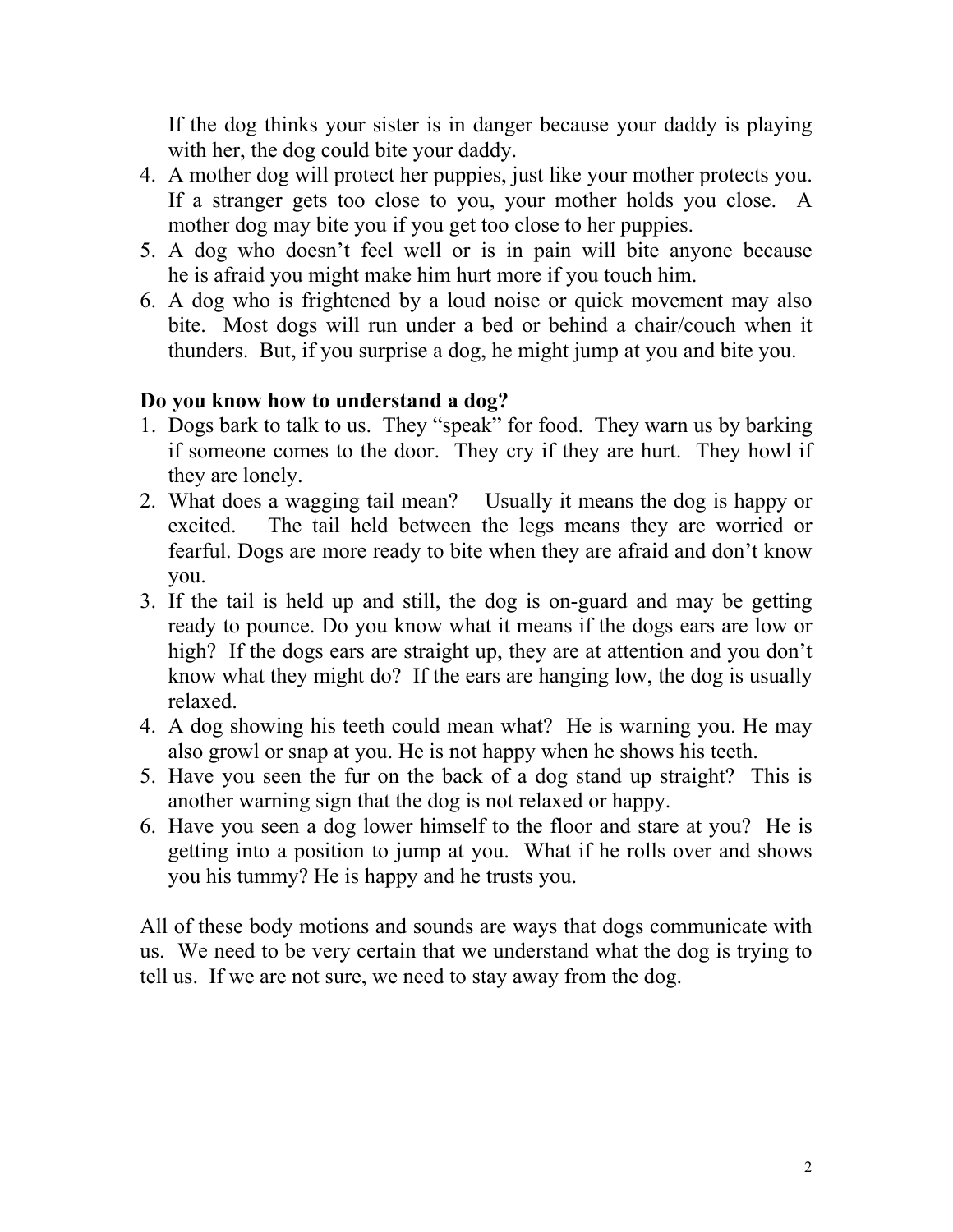### **How do we avoid getting bitten by a dog?**

- 1. Stay away from dogs you don't know! Do not walk over to them.
- 2. Ask the owner if the dog is friendly. Ask the owner if you could pet the dog.
- 3. Offer your fist (not your fingers) to the dog to smell once you have permission to get close to a dog. (Demonstrate a fist with the thumb tucked inside.)
- 4. Remember a dog bites to protect his territory. Do not go into strangers' yards or up to cars to pet a dog that you don't know. That dog is on duty protecting his owner's house or car. If the dog is chained, he knows he can't run to protect himself so he is more likely to jump at you and bite.
- 5. Don't run past a strange dog. They may think you want to play. Walk slowly past a dog and do not look at him. (Demonstrate avoidance of eye contact) If you are on your bike and the dog is jumping at you, you could fall and hurt yourself. It is wise to get off and walk your bike past the dog. **Remember you cannot out-run or out-bike a dog so don't try!**
- 6. Do not bend over to pet a dog that is asleep, feeding her puppies or eating. Also, some dogs do not like to be touched on their head, ears or feet. The best place to pet a dog is under his chin. Do not put your face in the dog's face.
- 7. Some people have dogs just for protection so the dog is trained to growl and bark. Stay away from a guard dog.

## **If a dog starts to run at you or bites you, what should you do?**

- 1. Stop and stand still. Cross your arms over your chest, putting your fists under your armpits. Do not look at the dog. Do not scream or run as this might scare the dog. Let him smell you and most of the time he will walk away. (Demonstrate this position)
- 2. If he starts to bite you, put anything you have in his mouth. Let him bite your bookbag, your books, a pencil, your hat, or your jacket.
- 3. If (**and only if)** a dog knocks you to the ground, get on your knees and bend over protecting your face and ears with your arms, and folding your arms behind your neck. This position also protects your heart and lungs. Stay in this position until the dog has left the area. (Have a student demonstrate this position)